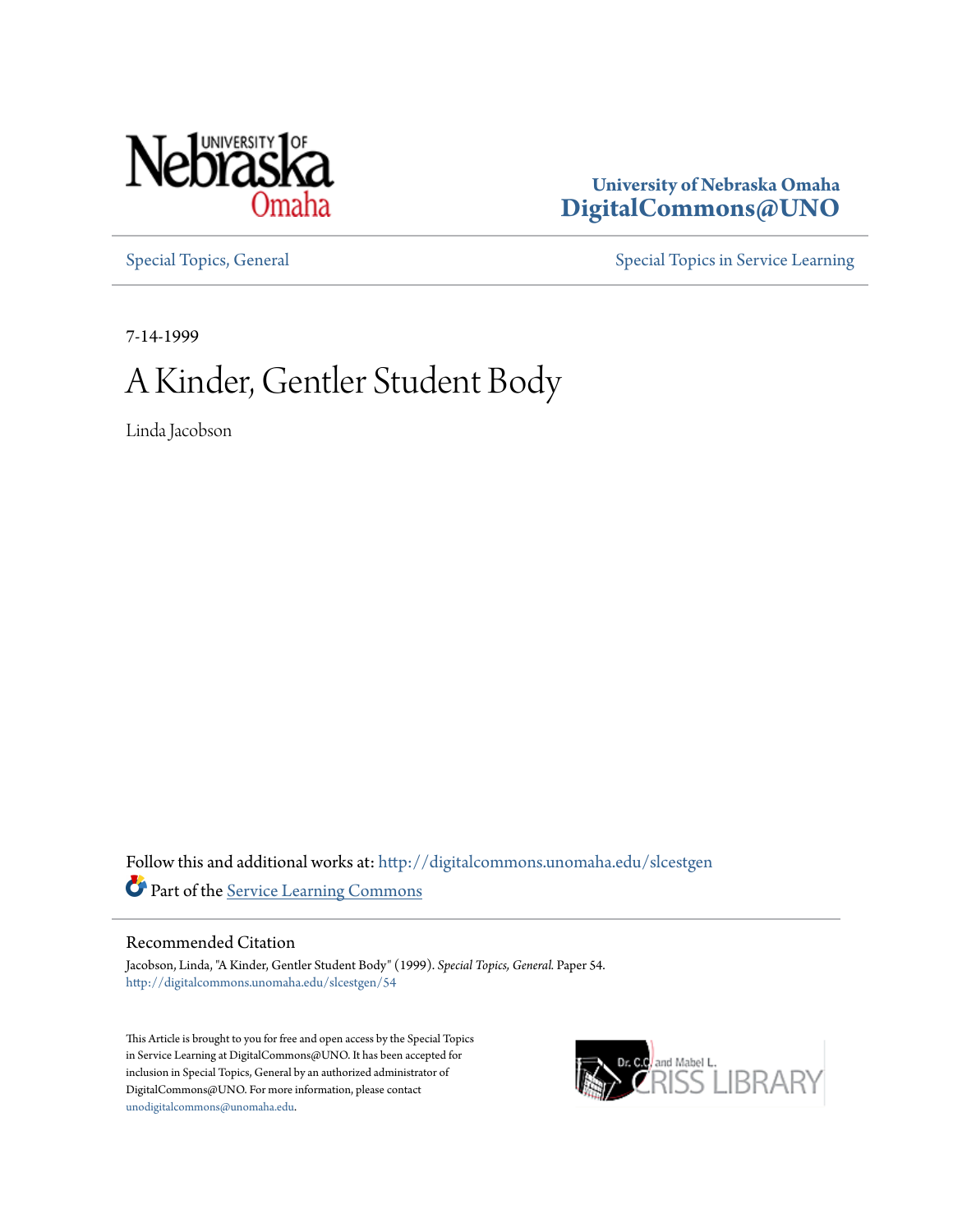# **EDUCATION WEEK**

Published Online: July 14, 1999

Published in Print: July 14, 1999, as **A Kinder, Gentler Student Body**

## **A Kinder, Gentler Student Body**

#### **By Linda Jacobson**

#### *Atlanta*

Monica Viega describes what went on in her classroom earlier in the school year as "Jerry Springer fights." Displays of anger and incivility among the 5th graders sometimes grew so intense that furniture would get tossed across the room.

But the scene in Ms. Viega's classroom no longer resembles a raucous daytime talk show. Every morning, her Blalock Elementary School students sit in a circle and discuss how they treat one another. They talk about what they see on the television news and about keeping drugs and violence out of their neighborhoods.

"This amazes me," Ms. Viega, a first-year teacher, said before the end of school this

spring. "These are tough kids. I used

to have to pull them apart." She and other staff members credit the school's three-year involvement in a character education project with making Blalock a less hostile place. The 540-student school, part of the Atlanta school system, serves the Bankhead Courts housing project on this city's northwest side. It is one of 28 pilot sites in the state to receive

| <b>Building Character</b><br>Georgia's new state law, the Improved Student Learning and<br>Discipline Act of 1999, requires that character education programs<br>include the following traits: |                 |                 |
|------------------------------------------------------------------------------------------------------------------------------------------------------------------------------------------------|-----------------|-----------------|
| courage                                                                                                                                                                                        | self-control    | school pride    |
| patriotism                                                                                                                                                                                     | courtesy        | respect for the |
| citizenship                                                                                                                                                                                    | compassion      | creator         |
| honesty                                                                                                                                                                                        | tolerance       | cheerfulness    |
| fairness                                                                                                                                                                                       | diligence       | patience        |
| respect for                                                                                                                                                                                    | generosity      | creativity      |
| others                                                                                                                                                                                         | punctuality     | sportsmanship   |
| kindness                                                                                                                                                                                       | cleanliness     | loyalty         |
| cooperation                                                                                                                                                                                    | respect for the | perseverance    |
| self-respect                                                                                                                                                                                   | environment     | virtue          |

grants from the Georgia Humanities Council to develop a character education program. Blalock's program has received funding since 1996.

#### **Training Center for Teachers**

But the humanities council quickly decided that giving schools money wasn't enough: Teachers and parents also needed information and guidance on how to teach and demonstrate good character traits, such as compassion, honesty, and respect for others. So the council, together with the Georgia Department of Education and with some financial support from the Atlanta-based Georgia Power Foundation, has decided to start a center that will serve as a training headquarters for teachers and a clearinghouse for curricular materials.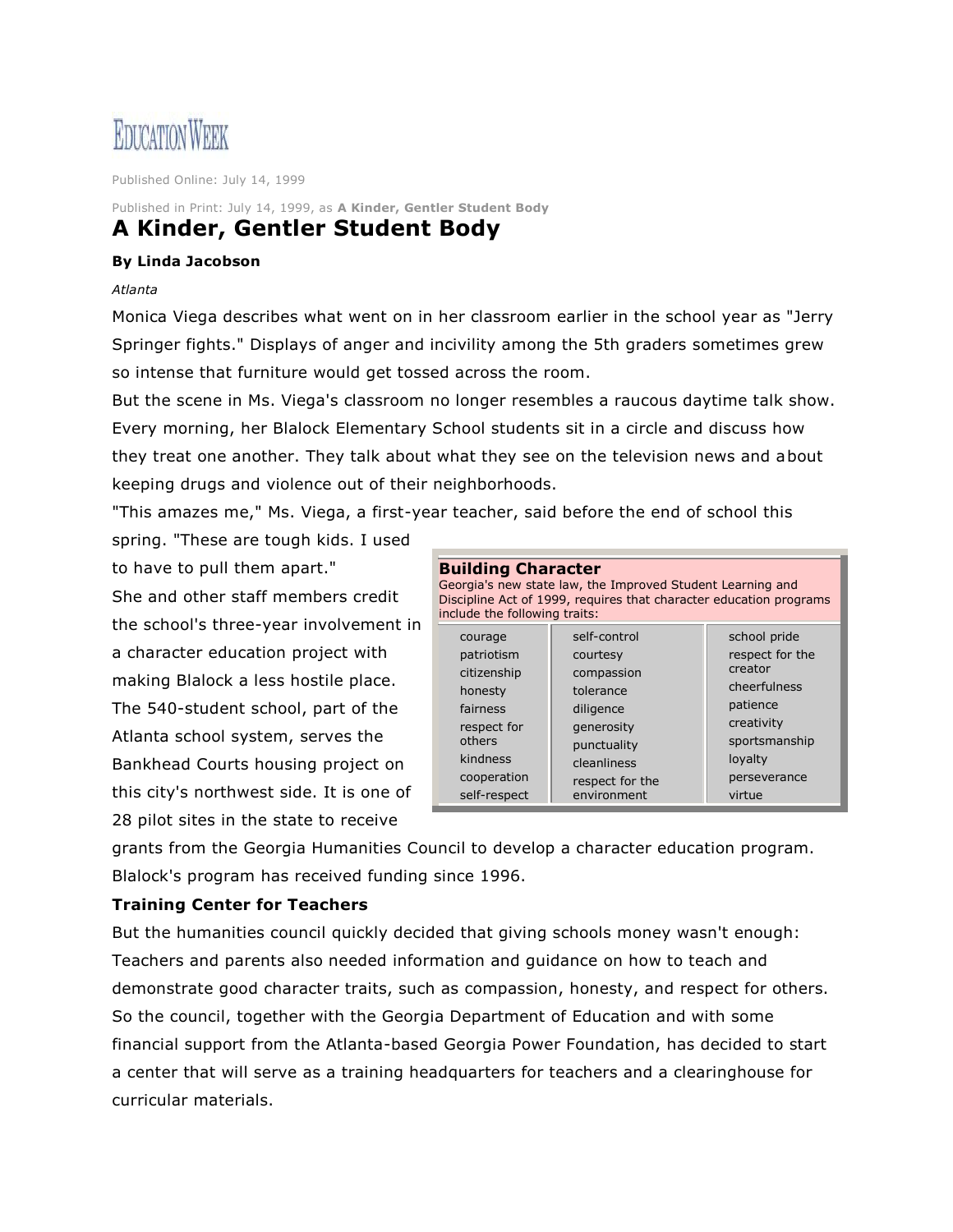Action in the state legislature this year has created an even greater sense of urgency to get the Character Education Center up and running.

In April, Gov. Roy Barnes, a first-term Democrat, signed into law a new measure that requires all districts to "implement a comprehensive character education program for all grade levels" by the 2000-01 school year. State school board policy had already had such a requirement.

"This accelerates everything," Paul Weimer, the center's director, said of the new law. Though the Atlanta center won't open until January, Mr. Weimer hopes to put its resources to work as soon as possible by disseminating information at some of the staffdevelopment courses and seminars that teachers and administrators already participate in during the summer months.

#### **Teachers Lack Training**

Legislation, however, isn't the only reason why interest in character education is growing, both in Georgia and other states.

Tragedies such as the killings at Columbine High School in Jefferson County, Colo., in April and the shootings at Heritage High School near Conyers, Ga., in May have prompted some to view character education as a way to prevent violence.

But experts warn that focusing on values is only one way to make a school safer.

"Character education is not going to make evil go away," Mr. Weimer said, but it is a step that can help.

Mr. Weimer and other experts say the best way to train teachers in character education is to reach them before they ever get to the classroom.

"Teachers have never been trained to make this a part of what they do," said Esther F. Schaeffer, the executive director of the Character Education Partnership, a Washingtonbased coalition.

In fact, on the same day the killings at Columbine High School occurred, Ms. Schaeffer's group released the results of a survey showing that character education is not emphasized within most schools of education.

More than 90 percent of the deans and department chairs in teacher education programs who responded to the survey agreed that core values should be taught in school. But only 24.4 percent said character education was a high priority within their programs.

While Georgia's law might be worded a bit more strongly than most, character education is becoming a hot legislative issue, Ms. Schaeffer said.

Just this month, new character education laws took effect in Florida and Mississippi. And a character education requirement for elementary school students was passed this year in Virginia.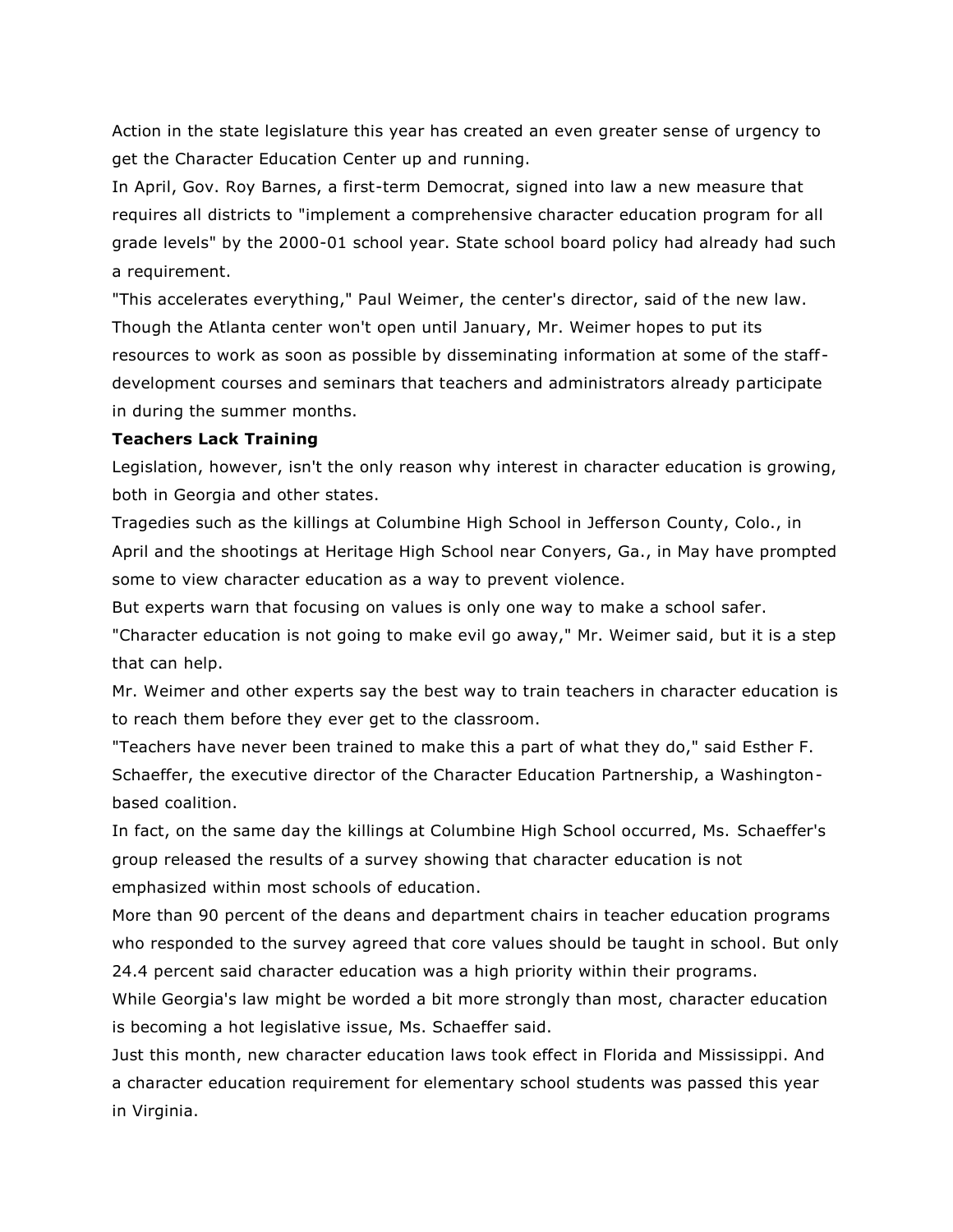Ms. Schaeffer added that activities relating to character education--such as statewide training conferences--are going on in every state.

The federal government has also been supporting the development of pilot character education programs for the past four years through a competitive-grant program run by the U.S. Department of Education. The latest round of awards, which went to nine states- -including Georgia--and totaled \$2.3 million, were announced in May.

#### **Not Starting From Scratch**

Overlooking the glistening gold dome of Georgia's state Capitol and other downtown Atlanta landmarks, the one-room Character Education Center, which is housed at the Georgia Humanities Council, is still at the moving-in stage.

On a recent day, boxes of books and other materials waiting to be shelved littered the floor. An intern was reporting for his first day of work. And telephone lines were still being installed.

While many teachers and administrators may feel overwhelmed by the demands of the new law, Mr. Weimer said most are not starting from scratch--whether they know it or not. Elements of character education, as well as some money for training and materials, already exist in such school-based programs as drug education and pregnancy prevention.

But the real message that experts in this field stress is that the curriculum itself is full of opportunities to discuss character traits.

Take the year 1776 for example. "You can get kids to answer the multiple choice questions," Mr. Weimer said. "But if a child can't write a few more lines about why we remember that date, all they've learned is a number."

Still, weaving desirable character traits into the curriculum is only one piece of a threestep process that schools should go through when they design a character education program, Mr. Weimer said.

In addition, he said, members of the community should be involved in setting some priorities for the program, and the climate of the school and the behavior of the faculty members should reflect good character traits.

#### **'The Perfect Time'**

Educators involved in such activities as school sports, service learning, and school -towork transition programs are often the first to see a natural connection between character education and what schools already are doing, experts say. Others believe that teaching children lessons about such virtues as citizenship, patriotism, and tolerance is the role that schools and teachers have always played.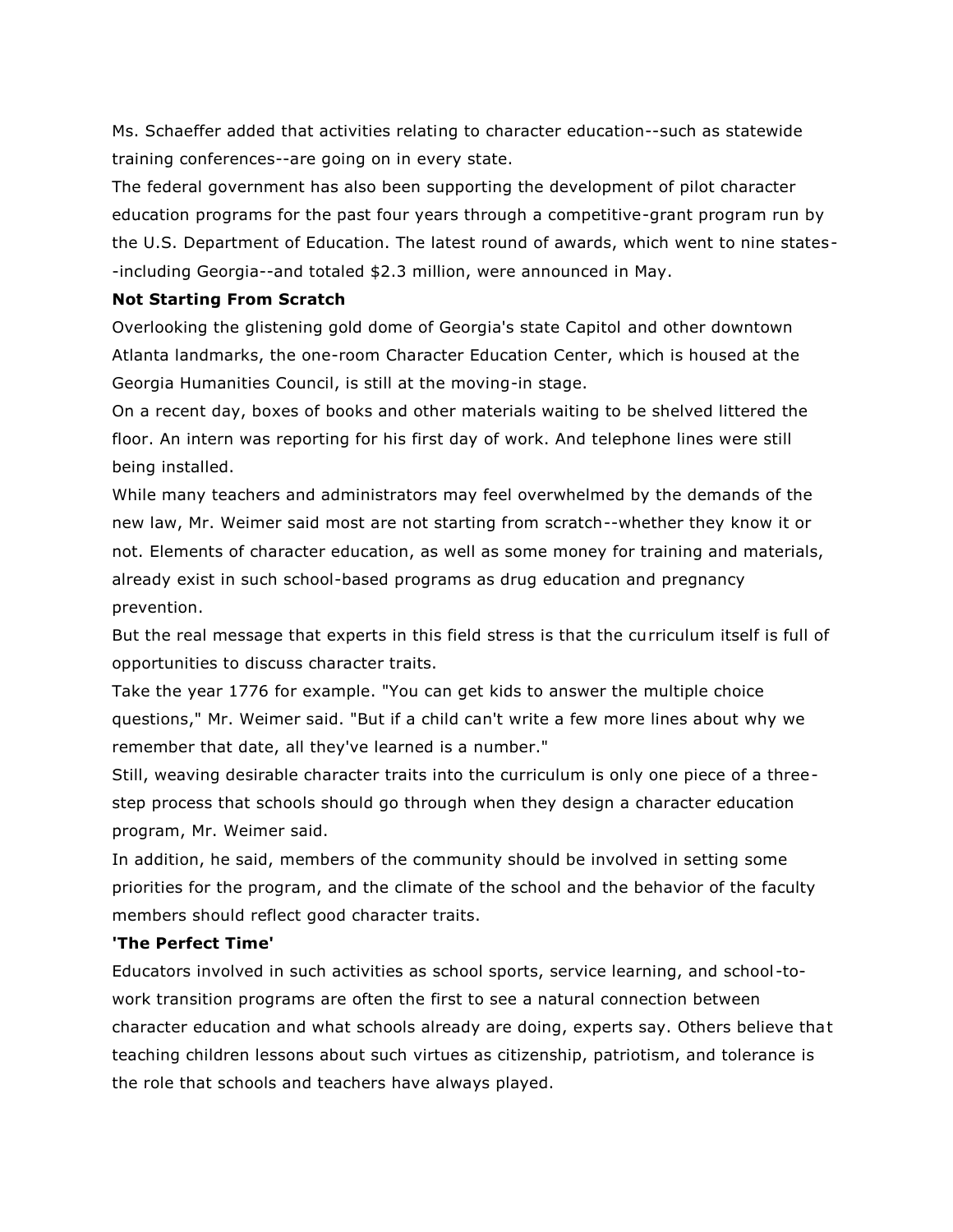Ernestine Curry, a veteran 1st grade teacher at Blalock Elementary, is one of those people.

"When you're 6 years old, you're very selfish. This is the perfect time developmentally to focus on kindness," she said.

Most teachers agree that character education programs tend to be the easiest to implement at the elementary level. Young children respond with enthusiasm to songs and plays that incorporate words associated with character learning.

A "word of the week" approach--which might include displaying the word on the school marquee and spending a few minutes of class time discussing the word's definition--is predominantly used at that level. But Mr. Weimer and other character education advocates regard the approach as superficial or, at best, a starting point.

Finding effective strategies and useful teaching materials for middle school and high school students can be a more difficult, said Cathy Cochran, the executive director for educational leadership with the Cobb County, Ga., public schools, a suburban Atlanta district with more than 90,000 students.

But teachers at the district's Campbell High School are finding ways to slip important themes into everyday lessons.

On a recent day in Betsy Bunte's literature class, students--some on their stomachs with books open before themdiscuss the lack of character shown by the central figure in a T.S. Eliot poem, "The Love Song of J. Alfred Prufrock."

And when some of her students refused to stand for the Pledge of Allegiance, Tomeka Hart, a business teacher, used what could have been an awkward moment to encourage a class discussion about the American flag.

#### **Another Fad?**

Supporters of character education can be found at both ends of the political spectrum, but that doesn't mean problems don't arise.

For example, Mr. Weimer has found that teachers with the most experience are often the most skeptical of character education. "They see it as another fad, another burden," he said.

And Gordon Vessels, a social worker with the Atlanta schools who has worked extensively at Blalock Elementary and has written a handbook for teachers called "Character and Community Development," said that even though fighting at the school has dropped significantly, he senses indifference from top administrators.

Georgia's list of 27 character traits also includes one--"respect for the creator"--that Mr. Vessels and many others in the field see as posing a problem because of its religious connotations. *(See box, this page.)*